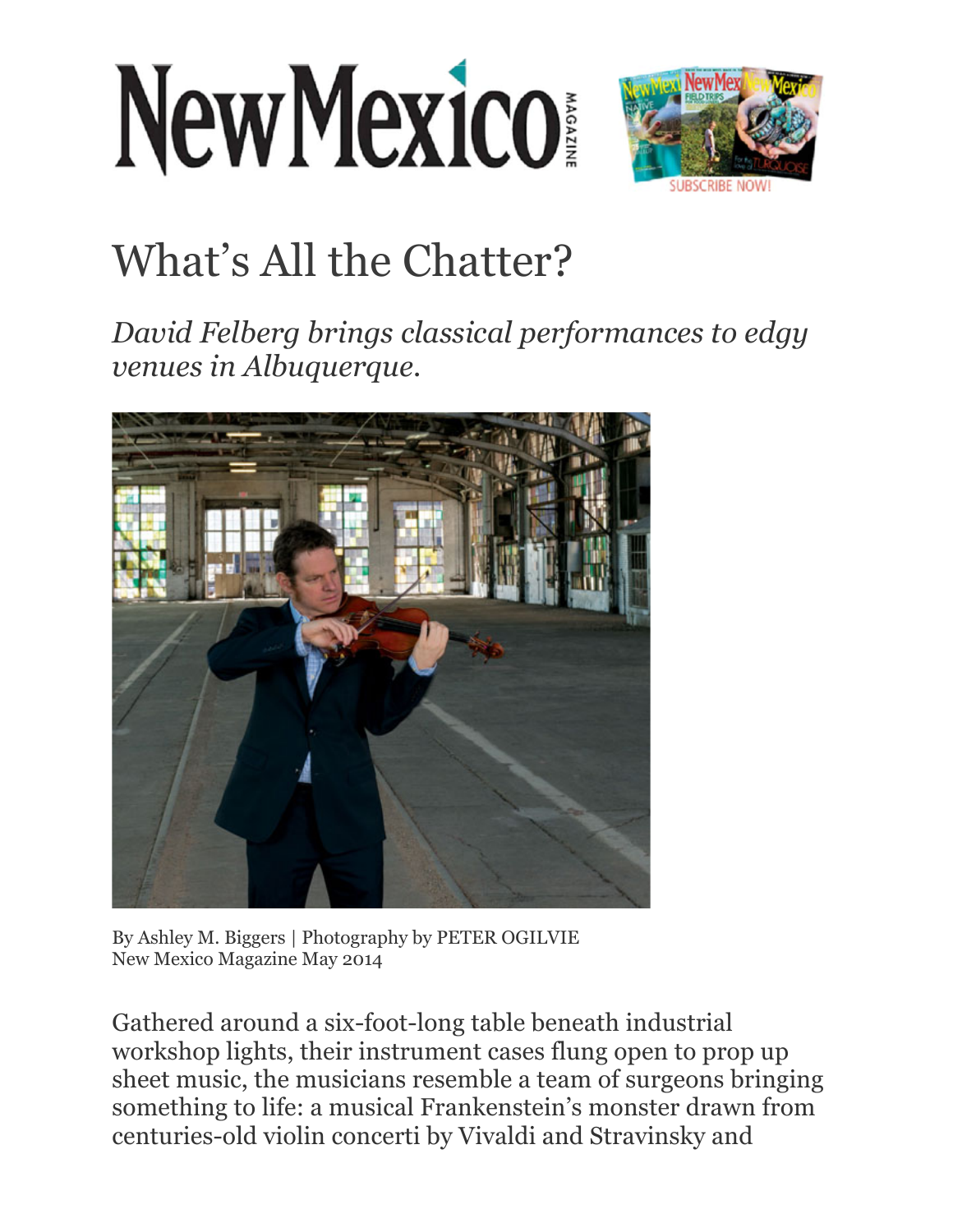reassembled into a program about to be performed in a downtown Albuquerque warehouse on a Sunday morning. David Felberg, the artistic director of the string ensemble, plays the role of mad scientist. As the players pluck and bow through the rehearsal, Felberg administers gentle suggestions.

"Run the Stravinsky with 75 percent emotion."

"Treat it like three big phrases."

"Give it a bigger crescendo."

With a mischievous glimmer in his eye, he looks up from his 1829 J. B. Vuillaume violin and asks, "What if we intersperse the Vivaldi with the Stravinsky?" When his fellow musicians exchange horrified looks—they're minutes away from performing—he demurs. "Okay, well, maybe not today. But it would be cool."

This maverick spirit infuses Felberg, who programs, plans, conducts, and often plays some 60 concerts a year, featuring more than 160 professional musicians, in his role with Ensemble Music New Mexico, the 501(c)(3) parent of Chatter. The nonprofit's repertoire includes nearly weekly Chatter Sunday concerts (combinations of music and poetry); Chatter Cabaret chamber concerts six times a year; and Chatter 20-21 performances (boldly programmed concerts of music from the 20th and 21st centuries) once or twice a year. The latter series features midsize ensembles performing in unexpected venues, and this month's presentation is no exception. Felberg will conduct in the abandoned blacksmith shop at Albuquerque's Rail Yards, where the sounds of two grand pianos, one harpsichord, and a 24-piece string ensemble will soar. His penchant for unexpected venues and contemporary classical (aka New Music), not to mention his own talent as a violinist, have earned Felberg a place among the state's music elite.

He's a homegrown talent. His father, violinist Leonard Felberg, served as concertmaster of the Santa Fe Symphony for 24 years—a role David now holds—and his mother, Arlette Felberg, is a pianist and esteemed teacher. Although Felberg was immersed in music during his Albuquerque childhood and began playing violin at age five ("I didn't know any different," he says of his instrument choice), he didn't express professional interest in music until college. He earned his master's in orchestral conducting at the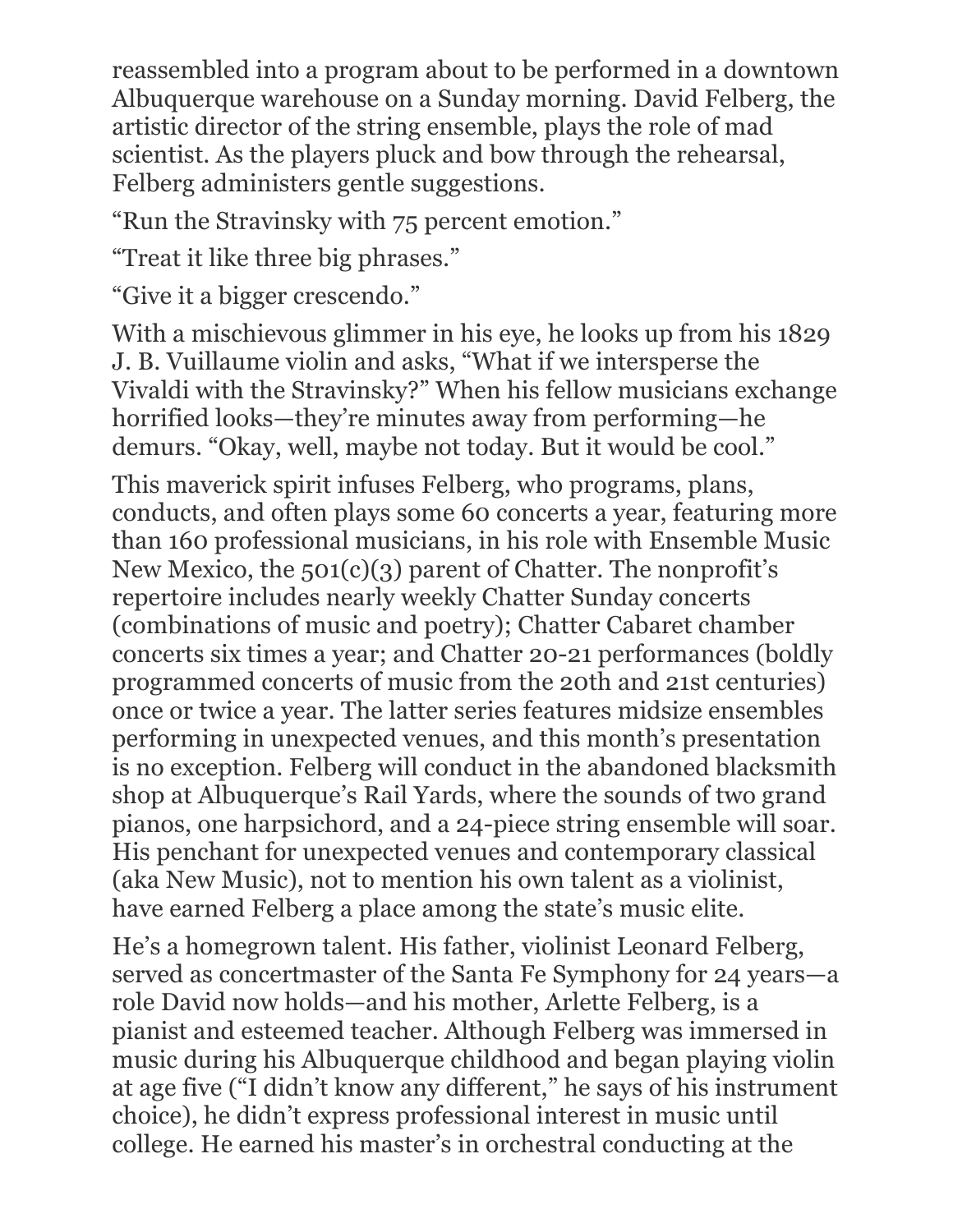University of New Mexico and was performing with the now defunct New Mexico Symphony Orchestra when, in 2002, he and friend Eric Walters formed Chatter to gain conducting and composing experience. Chatter held its inaugural concert in 2003 and found its footing by presenting a couple of concerts a year.

On a parallel track, Felberg had taken to playing weekend concerts as part of the popular Church of Beethoven concert-andtalk series, the creation of one of his friends, cellist and composer Felix Wurman. Upon Wurman's 2009 death, it seemed only fitting that the two envelope-pushing classical groups should merge, which they did in 2010. Thanks to Chatter's artistic staff, which includes Felberg and associate artistic director James Shields, and board members, including president Pamela Michaelis, the group is now *the* source for contemporary classical music in Albuquerque. Occasionally, the concert works are atonal or minimalist; often, they challenge audience tastes. Frequently, they've never been heard outside of New York or London—a coup for the Duke City.

"Nothing really sounds weird to me anymore," says Felberg, who relies on the

Internet and his ever-present curiosity to unearth works from composing greats and modern unknowns alike. "They're interesting, beautiful, and adventurous." Unusual venues are another Chatter hallmark: Music is presented in stripped-down spaces where the players' musicianship and the sounds are raw, perhaps never more so than during this month's concert at the Blacksmith Shop at the Rail Yards.

Once the confluence of Albuquerque's transit and commerce, the former Burlington Northern Santa Fe Railway repair shop sat empty for nearly 50 years. It's made appearances in *Terminator: Salvation, Breaking Bad,* and other Hollywood productions, but for the most part, this cathedral to the Industrial Age hasn't been utilized. In the past year, the City of Albuquerque renovated minimally—replacing broken windows, adding lighting and the like—to transform it into a venue, albeit a rustic one. As Michaelis, whose spark of inspiration brought Chatter to the Yards, observes, "The building has such a decrepitness and vastness to it. What was missing was something really elegant."